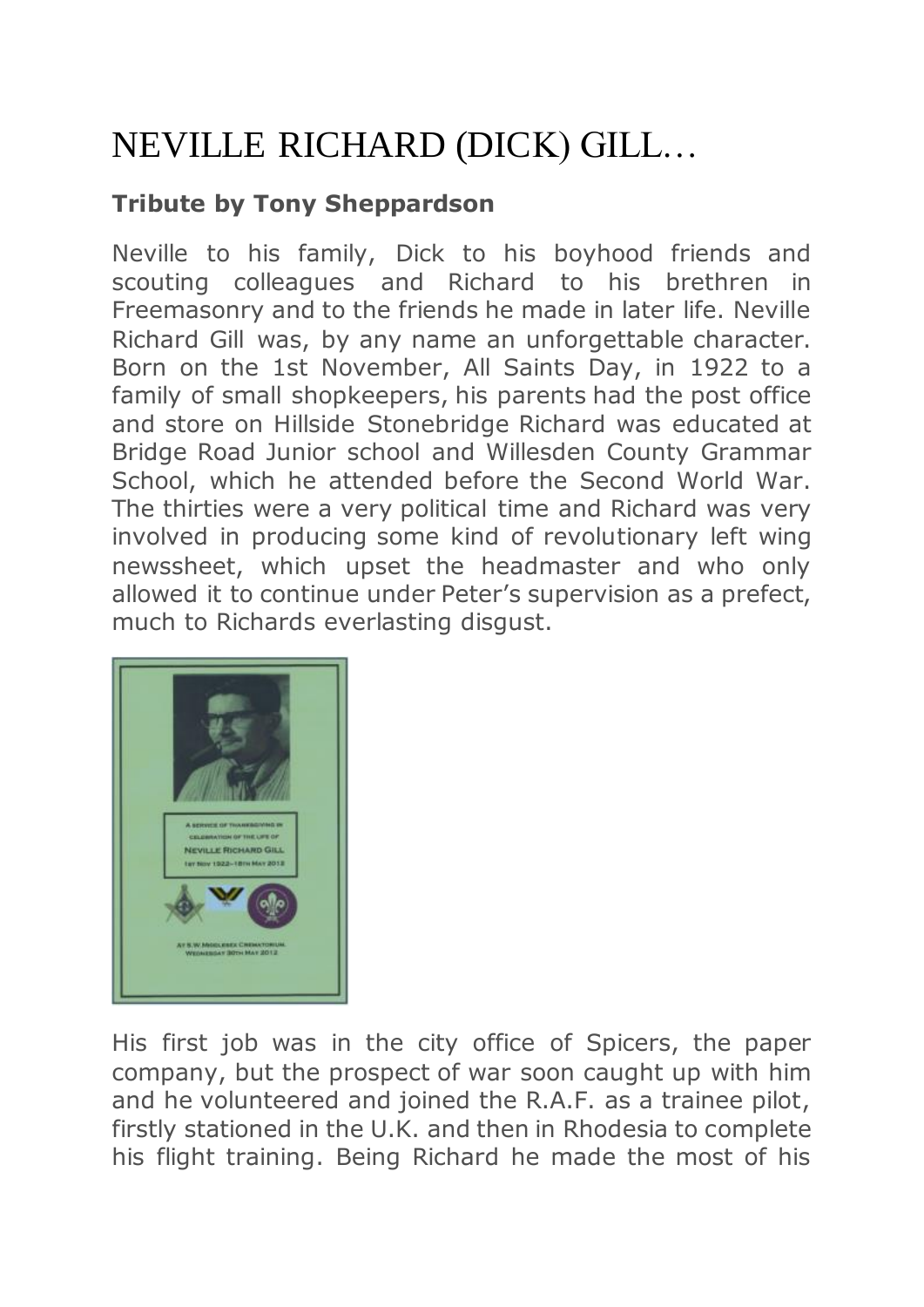time in Africa, although he often expressed to me how much the racial discrimination upset him. His flying was not so successful, he was grounded, and managed, in the height of the war, to get discharged from the Air Force, came home to the U.K. as a civilian and after a few months joined the navy as a seaman, eventually became a Writer and was on the Admirals staff in Naples located in the old royal palace at Caserta. It is a salutary thought that Richard was being trained as a bomber pilot and such was the attrition of bombers in the war, that had he got his wings the chances were that he would not have survived. As an opera buff he was in his element in Naples and was also involved in putting on shows for the occupying forces in the Theatre in the palace. Once again he fell on his feet, as one of the senior officers was one of his old bosses at Spicers'. After demob. he returned to Spicers, than moved on to Palm Toffee, a move much appreciated, in the days of rationing, by the various scouts he was associated with, for he always had a plentiful supply of toffees with him. In the early fifties he joined Richmond Borough Council as an administrative officer where he stayed until his retirement.

His scouting career started as a boy in the 29th Willesden, based on St. Mary's, the medieval parish church and on leaving the navy again got involved with the troop and his pre war friends, in turn becoming Scoutmaster and than Senior Scout Master. He also spent many years as a leader with the 7th Willesden. But his most substantial contribution to the movement was firstly in the Scout District of Willesden, where he was in turn District Scoutmaster, Senior Scouts, Assistant District Commissioner for Scouts and then for Leader Training. From 1958 to 1993 he held important posts in Greater London Middlesex West, in Leader training, as a member of the County Executive, variously as Assistant County Commissioner for Scouts, for Venture Scouts and as County Archivist. He was also, for many years, fully involved in running the service team at the Chalfont Heights scout camp site.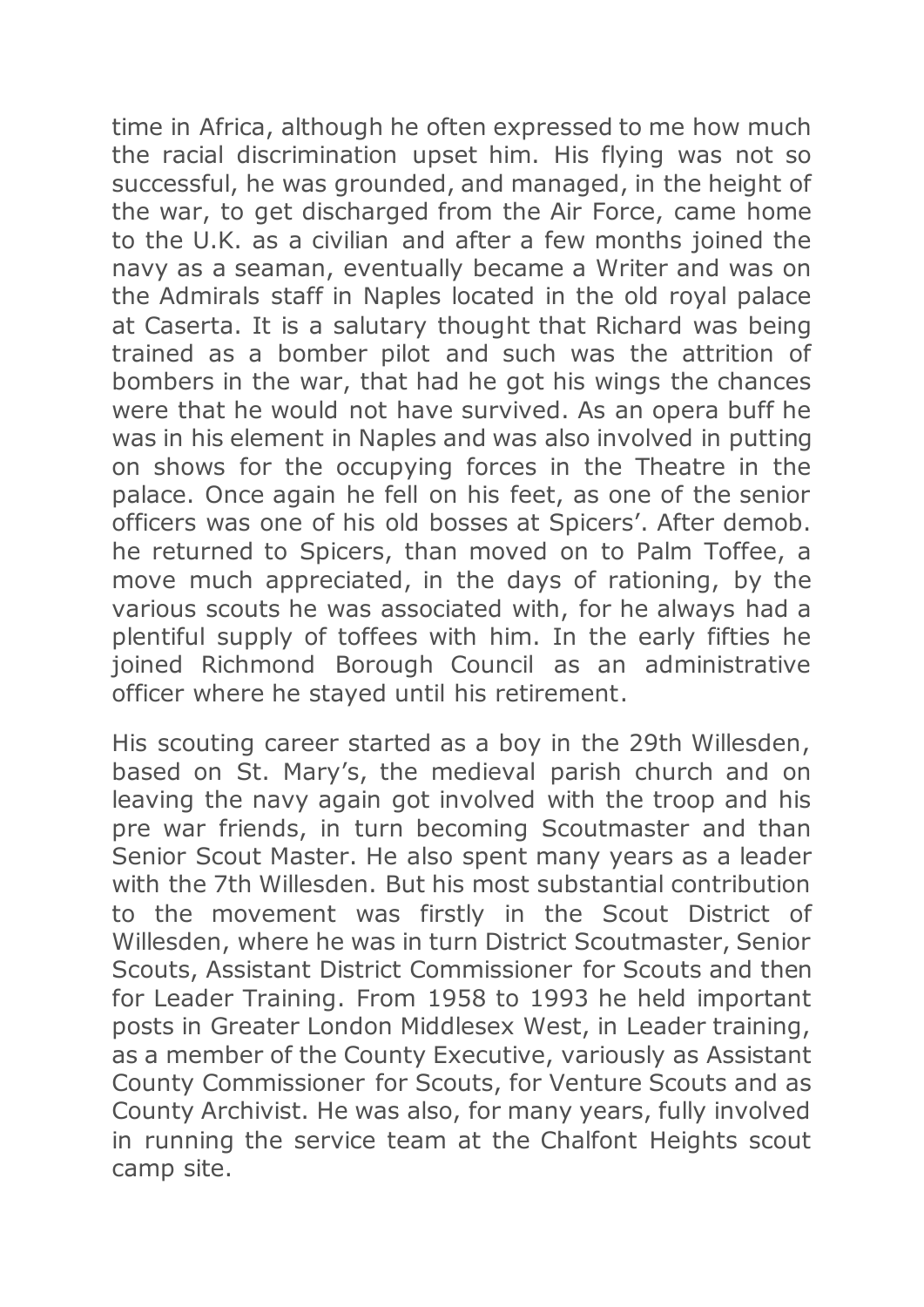His many services to Scouting were recognised by the movement with the award of the Medal of Merit in 1963, the Silver Acorn in 1976 and its highest award, the Silver Wolf, in 1985. He became a very well known and with his inevitable pipe, a well recognised and friendly figure throughout Scouting, in Middlesex and it is remarkable how many of his old scouts remember him with great fondness.

In 1971 the Treaty of Uxbridge Lodge was formed at Uxbridge with Richard's old school colleague Dr Peter Rogers as its first Master who was also, at one time very involved in Scouting in Middlesex, proposed Richard into Freemasonry. Richard took to Freemasonry like a duck to water and always regretted that he did not join earlier. He became Master of the Lodge in 1979 and served many years as Treasurer, a task he took on with great trepidation having no experience in money matters, other than spending it, which he did with great enthusiasm, but he did the job well, although he never fully appreciated the necessity for double entry. He became a member of other degrees in Freemasonry, namely the Royal Arch, the Mark, the Cryptic and Royal Ark Mariner, in which he was to become the Master of one of the most important Lodges in the Province and his contribution was recognised in all of them. Richard was never going to be an expert Masonic ritualist although it was not for want of effort, but he was an enthusiastic Freemason, always ready to offer his assistance wherever he felt it was required and was diligent in looking after the welfare of members who were ill or had fallen on hard times.

Freemasonry and Scouting are often linked together as similar organisations, which they are not. It is, however, true to say that anyone who enjoyed scouting and was successful in it is was most likely to become a good member of a Masonic Lodge, both requiring commitment to a common cause, a concern for the welfare of others and a willingness to be fully involved and to undertake whatever task necessary for the success of the organisation. Someone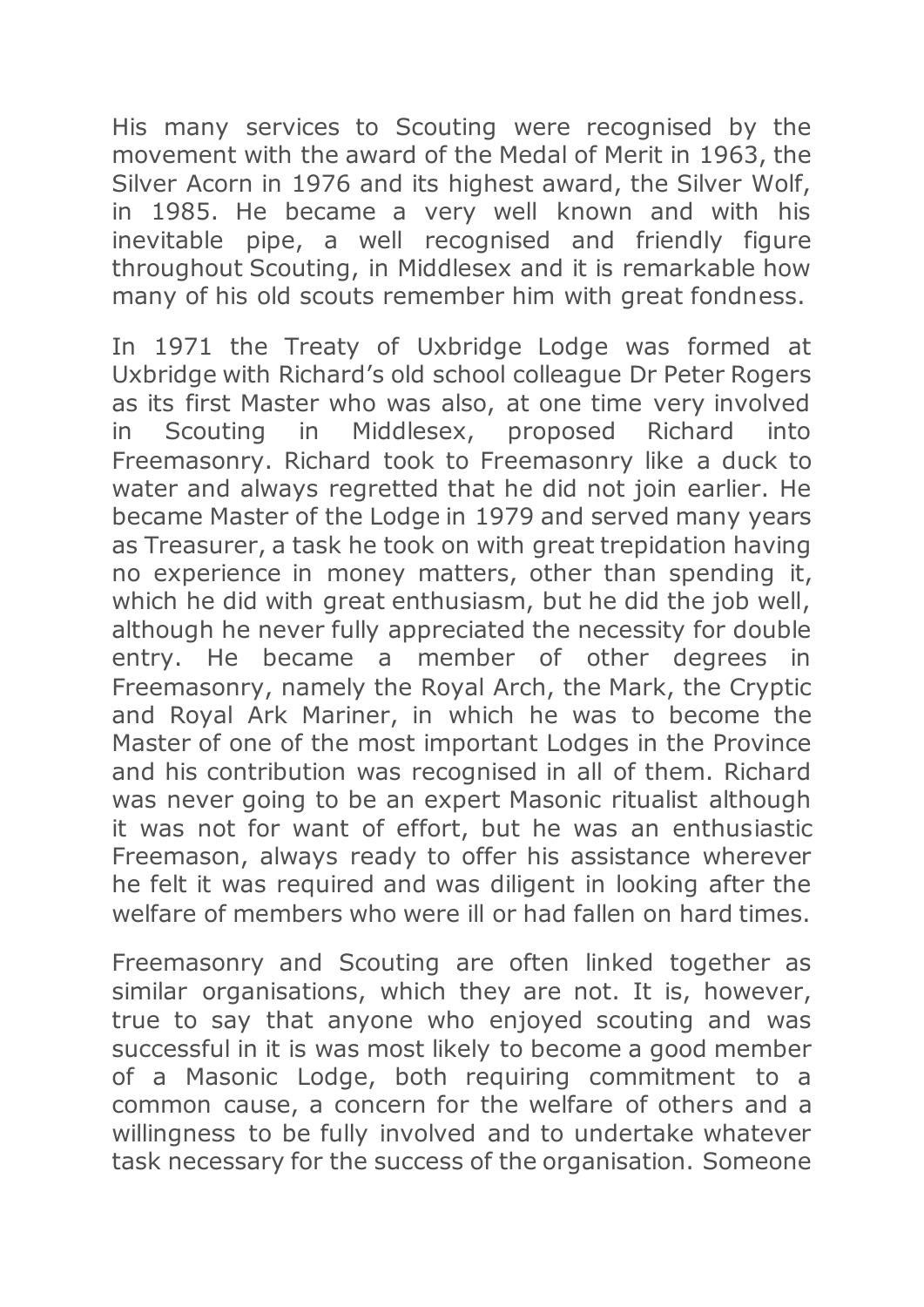as companionable as Richard, with his concern for others, his commitment and his sense of duty and responsibility was bound to be a popular and successful member of both.

An enthusiastic opera fan Richard firstly had an extensive collection of 78s and long play records which were eventually replaced with C.D's and his own recordings from television broadcasts. Many of you will, doubtless, recollect his scathing comments on modern popular music, although he did not confine his scorn to that, sport on Television getting in the way of his favourite programmes was another pet hate. Television played an important role in his life, especially in his later years, and he always had to have the latest T.V. set and associated "boxes." Anything he was interested in he recorded, although it is doubtful if he ever watched many of them.

Richard was very proud to be able to trace his ancestry back some 500 years. Richard Gill was very much a patriot and a strong believer in our Patron Saint, St George and greatly enjoyed regularly taking part in the Annual Boy Scout St Georges Day parade at Windsor Castle. Indeed when he thought that one our Provincial Grand Masters was not regarding the Saint with due respect he sent him a book on the subject, to the amusement of both. It would not be a true picture of the man if we did not include his love of Chihuahua dogs, although as small as they were, there was no doubt as to who was the boss! A man who cherished his memories he could always tell a good story from his many experiences, whether from his schooldays, the war, scouting or any other field in which he was involved and he would be the first to admit that they did not diminish in the telling.

Richard Gill was in many ways a product of so much that underpins our modern society. He came from a well established small shopkeeper family, he went to his local grammar school, saw service in the war in the armed forces, membership of two establishment organisations, namely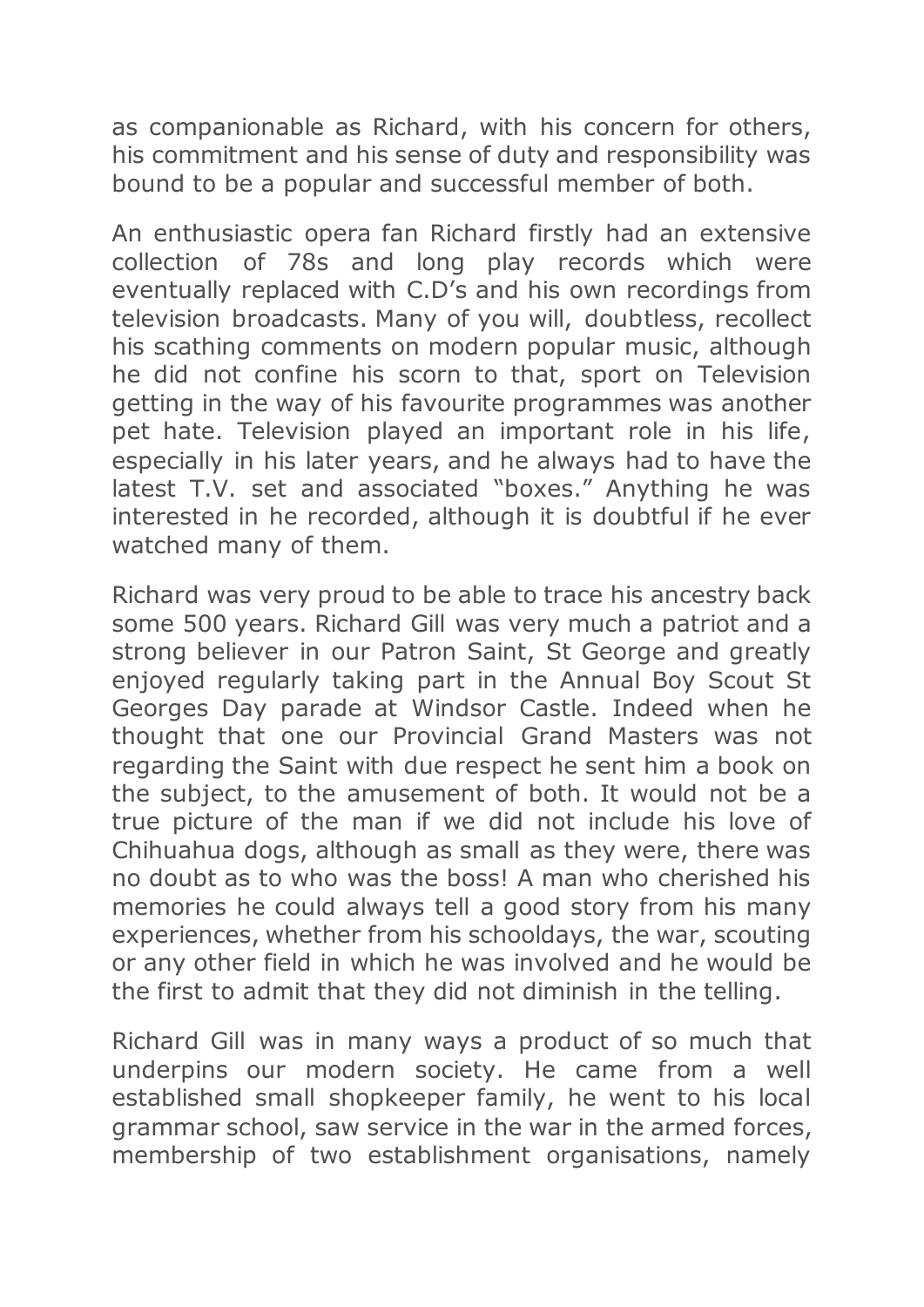Scouting and Freemasonry to which he added his own quirky and sometimes mischievous sense of humour. He could be irascible and at times impossible, but he was a well rounded, caring and highly intelligent man of great charm whose companionship and friendship was sought and enjoyed by so many people in whatever sphere he moved. The large numbers here today to bid him farewell are proof of that. We were all the better for knowing him and we will all miss him. Our condolences especially go to his brother Geoffrey and his brother-in-law, Ben, both of whom are here today.

Do not be too sad at the passing of Richard, he died full of years after a short and increasingly painful illness. Remember the man you knew with joy in your hearts and with happy memories of all that you shared with him. Cherish his memory with a smile and with happiness. He would not have wished anything different.

## **Tribute by Paul Spencer**

How do you remember Dick? Was it the pipe, was it the small dog in his coat pocket, was it the "discussions", was it the computer generated banners on training courses or was it the traditional scouter with traditional values. Many will remember him as in this drawing by Chris Raper.



Dick started his scouting in Willesden where the family lived and held his first appointment as Scoutmaster with 29th Willesden in 1949. Dick soon became involved with Senior Scouts and held leader appointments in both 29th and 7th and was for a time Group Scout Leader of 7th Willesden. He